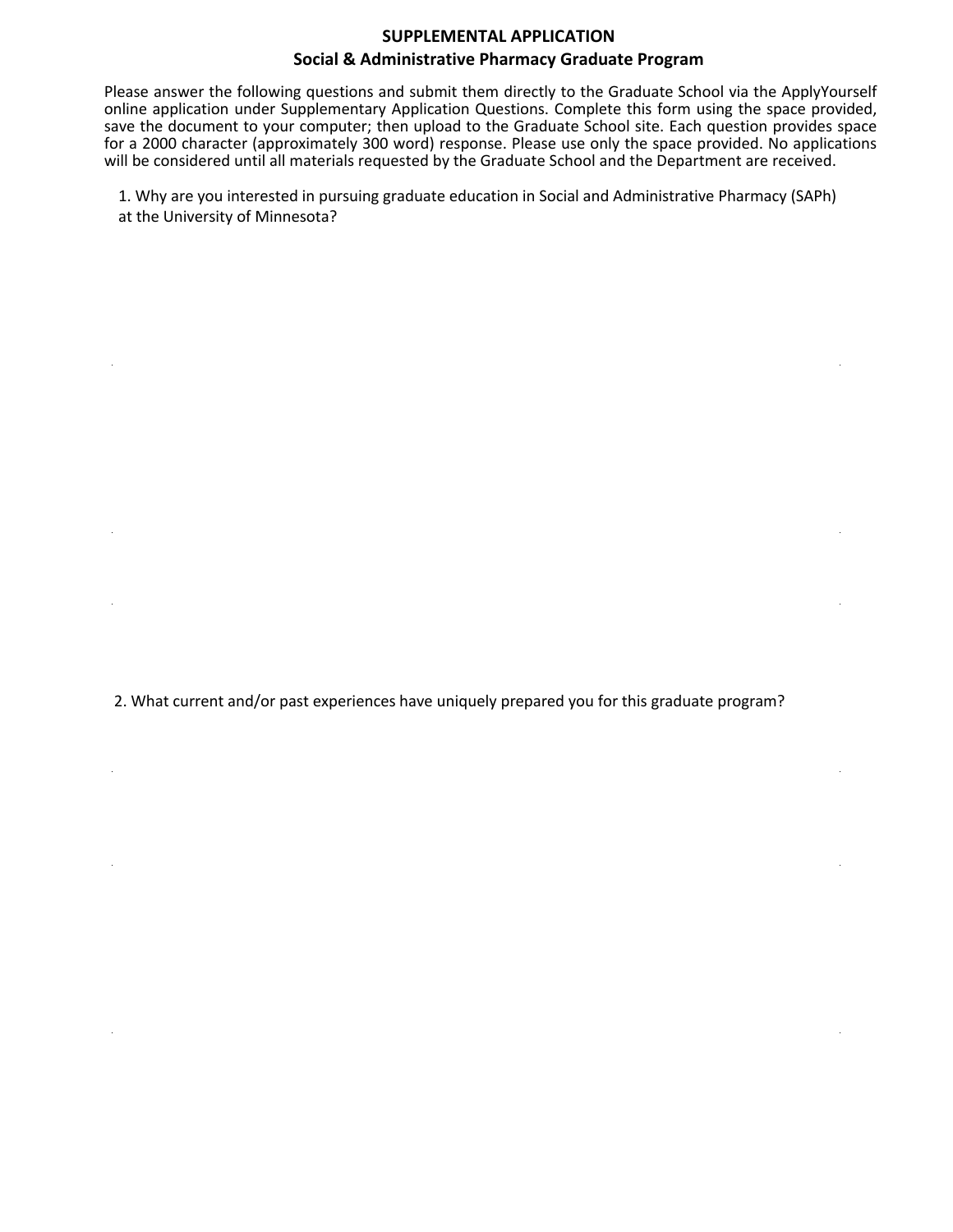3. What impact do you hope to have on society, the healthcare system, and/or patients? How would completing the SAPh graduate program help you achieve these goals?

 $\mathcal{L}^{\text{max}}$ 

 $\ddot{\phantom{a}}$ 

 $\mathcal{L}_{\mathcal{A}}$ 

l.

4. If you had to choose one issue that you want to solve successfully with the knowledge you acquire in this graduate program, what would that be?

l.